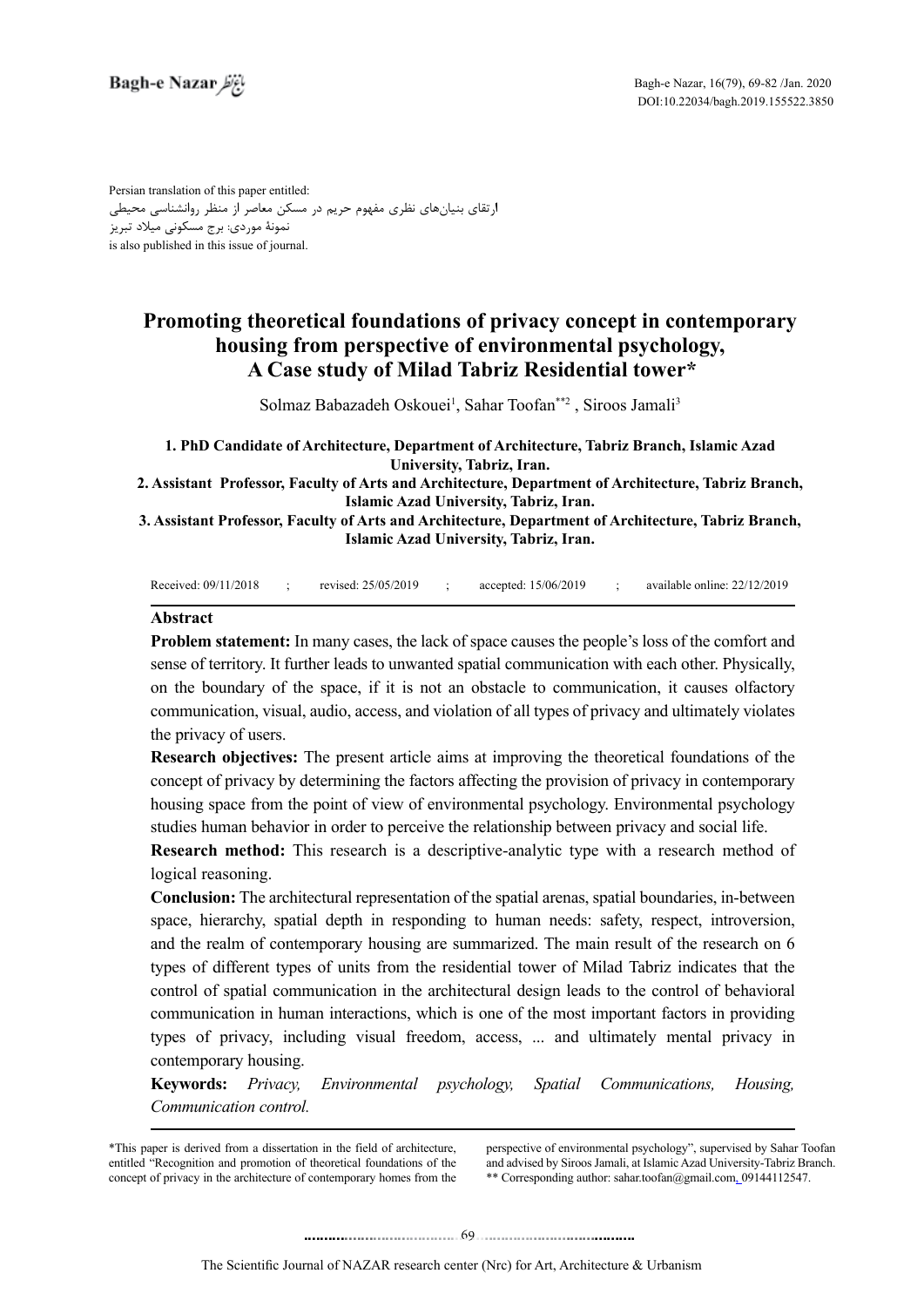# **Introduction**

Ayvazian, Zademohammadi & Eslami, 2013, 23). contemporary r<br>
Environmental psychology and its related disciplines not convey this<br>
study human behavior to understand the relationship residents and pe<br>
between privacy and s Housing as one of the real phenomena and the second human need after food is one of the first issues, with which human beings are always dealing, and he is endeavoring to change it, and find the right, reasonable and thoughtful response for it (Jowzi  $\&$ Jafarinasab, 2014, 603). "Housing" is a noun referring to a place, as conjugated in Arabic from "Maf'al" and equivalent of the word "house", which means the place of resting and residence (Hamzenezhad  $\&$ Sadrian,  $2014$ , 59). Housing as a location for human life is interacting with other dimensions of life. Each residential area should be built considering various family structures and different spatial and social needs and, while having its own spatial and social characteristics, it shall provide a unique environment for the individual (Asefi & Imani,  $2016$ , 57). The residential space should be able to provide the necessary conditions for the individual growth of every family member, whether the youth or the elderly. Both small and old, e.g. every person at home should be able to find a suitable space and the necessary privacy for doing their activities and getting comfort and peace according to their mental and emotional needs (Eghbali & Hessari, 2013, 54). In addition to providing personal needs, housing should also satisfy qualitative and social needs (Pourdeihimi, 2011,  $14$ ). Housing has a profound effect on health, social welfare, and economic efficiency (Jiboye, 2010, 307). Humans always interact with their physical environment and affect it  $(Saffarinia, 2011, 68)$ . Thus, it is essential to focus on the environment to provide health and wellbeing for humans. In this regard, the recognition of human beings, characteristics of their living environment and the relationship between these two factors are important (Emamgholi, Ayvazian, Zademohammadi & Eslami, 2013, 23). Environmental psychology and its related disciplines study human behavior to understand the relationship between privacy and social life (Memarian, Hashemi Toghroljerdi & Kamalipour,  $2010, 2$ ).

Considering the sensitivity and importance of the

housing issue, the present study necessitates the importance of addressing privacy issue, in terms of psychological aspect and architectural basics and principles, moreover, this study is accomplished to answer the following questions:

How it is possible to integrate the concept of privacy into the architecture of contemporary housing spaces from an environmental psychology point of view?

What is the place of architectural space relationships in defining privacy in the contemporary housing space?

#### **Statement Problem**

Unfortunately, the quantitative aspects of housing are much more considered than its psychological and qualitative aspects nowadays. Users do not have desirable mental relaxation in their houses. If the architectural design is not aligned with environmental psychology, it will lead to many psychological consequences for individuals. Spatial communication among individuals is a complicated system of the tendency to proximity, escaping neglect and ignorance and so on. For this reason, the space constructed by architecture cannot be designed only with regarding the mathematical space, but it is necessary that the design of space be in such a way to strengthen all these socio-psychological communications or not at least disturb them (Grütter, 2014, 179). Historical housing not only provided the security for its residents, but also it provided a desirable space for family and personal activities, in such a way that others not only weren't able to disrupt their security but also they weren't even tempted to take a such measure. The general concept of contemporary residential buildings not only does not convey this feeling and security to the minds of residents and people but also forces them to live in their self-made prisons. As a result, residents do not feel safe and secure (Naghizade,  $2008$ ,  $118-119$ ). In some cases, the interference of residential spaces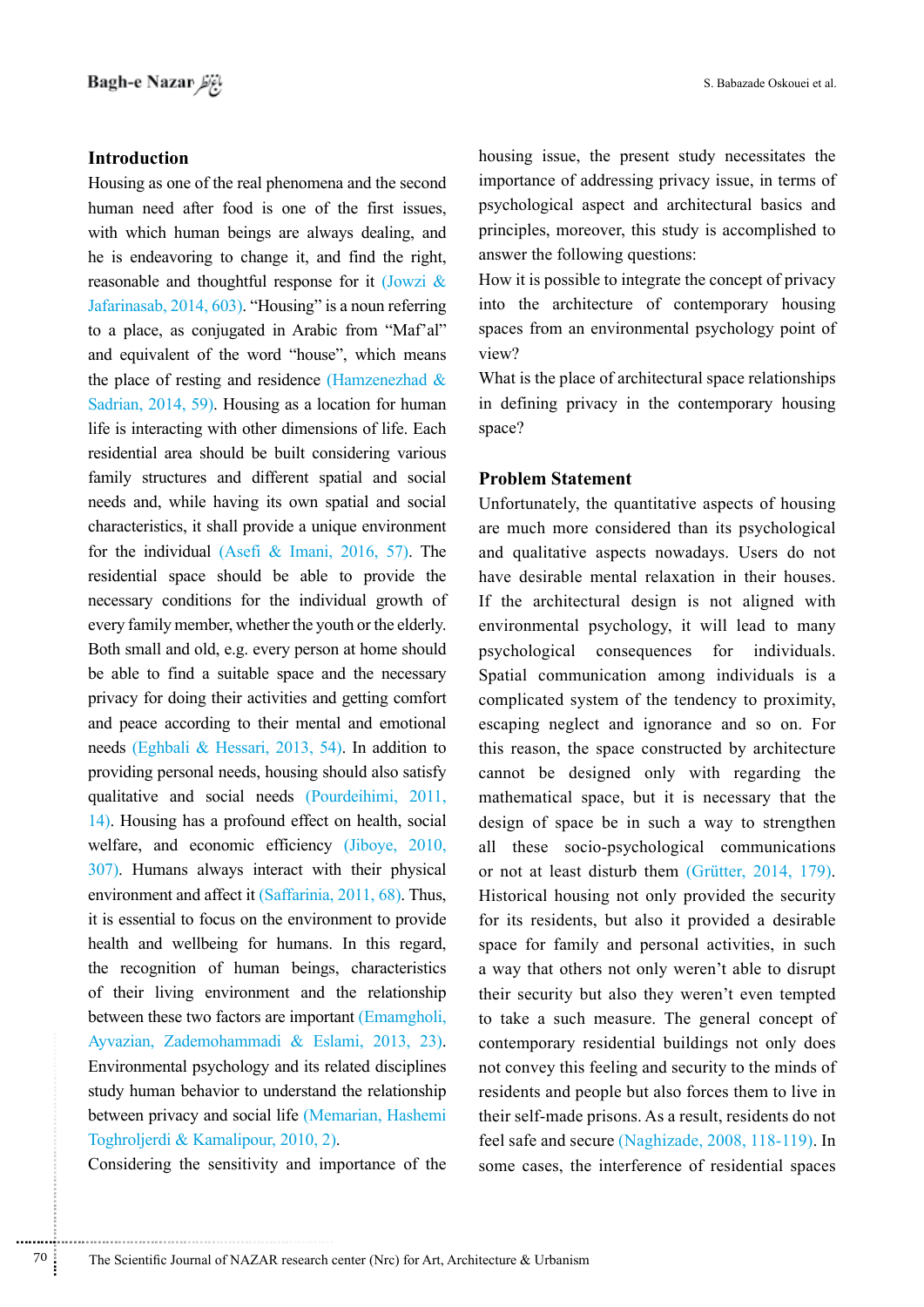with each other and other public spaces are to the extent that spatial privacy has become ineffective and architects are only drawn towards superficial, cortical, and formal spatial diversity. In such places, there is no sense of territory and entry into a private space distinct from public space. The entrance space is generally interfaced with the living room, hall, and even kitchen. In comparison with private spaces, the spatial satisfaction of the public rooms is much lower, because many surfaces of public spaces are not used efficiently (Noghrekar,  $2008$ ,  $539$ ). The unlimited borders of spaces, in many cases, in addition to not paying attention to the theoretical and ideological foundations of the community could lead to the loss of privacy and comfort required for individuals living in a certain space. It also causes visual, olfactory, auditory, and psychological communication between various spaces (Naqizade, 2006, 224). The main objective of this research is to recognize the forgotten principles of privacy in the architecture for exploiting and enhancing the quality of the privacy types subject in mentioned principles have deep harmony and these Iranian housing. As It is worth noting that the aforeare interwoven with the Iranian culture and topics of indigenous anthropology, which are forgotten and ignored due to the alterations in the housing pattern within recent years.

# **Hypothesis**

The main hypothesis of this article is that: "Expressing the concept of privacy (types of privacy) by defining architectural space communications can be effective in promoting the quality of human behaviors in contemporary housing". In previous discussions and studies, the term "privacy" has been often conceptualized regardless of the semantic and physical aspects of architecture, while in the present

Table 1. Privacy from the viewpoint of scholars in the field of sociology, psychology, and architecture. Source: AlKhateeb, 2015.

| <b>Scholars</b> | <b>Viewpoints</b>                                                                                      |  |
|-----------------|--------------------------------------------------------------------------------------------------------|--|
| Proshansky      | Emphasizing performance of increased freedom of choice and person or group control on their activities |  |
| Rapoport        | Privacy as a mechanism for preventing unwanted interactions and access to optimal interaction          |  |
| Altman          | Privacy, selective access control                                                                      |  |
| Ziporyn         | Emphasizing privacy control aspects                                                                    |  |
| <b>Bok</b>      | Emphasizing privacy control aspect and protection from unwanted access by others                       |  |
| Hall            | Defining Proxemics theory of privacy capability                                                        |  |
| Newell          | Privacy as a temporary condition in separating types of public property                                |  |
| Fahey           | Privacy as the boundary between the person, environment, and aliens                                    |  |
| Pedersen        | Importance of privacy about opening and closing barriers and its functional characteristics            |  |
| Margulis        | Privacy as control of the relationship between the person and others                                   |  |
| Edwards         | Privacy as a cultural representative                                                                   |  |
| Hisham Mortada  | Privacy depending on sex segregation and separation between the private life and public communication  |  |
| Al-Thabab       | Privacy about the relationship between indoor private and public spaces                                |  |

...........................................................

.......... ....... ........ ........... ...... ....... ........ .......... ...........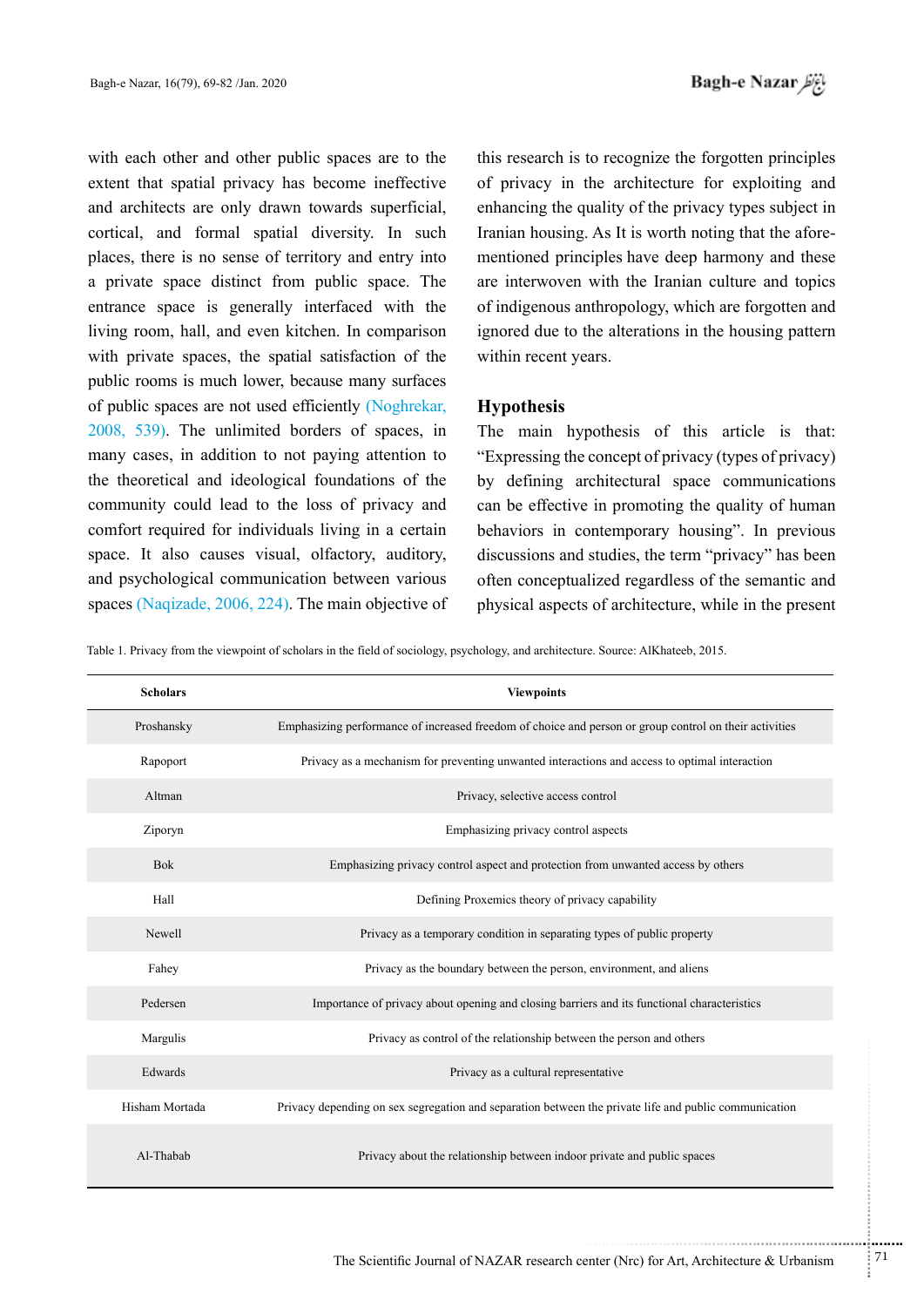study, the privacy notion is strongly considered by explaining types of privacy, namely, accessibility, auditory, olfactory and visual. The hypothesis with an emphasis on the relationship between the architectural space in contemporary housing and its analysis intends to find a threefold relationship between the concepts of privacy, architectural body, and individual as well as interpersonal behaviors. The main demand of the proposed hypothesis is the emergence of transcendental human behavior in the social interactions of contemporary housing, which was tested during the research.

# **Research background and explanation of the** term "privacy"

Privacy is a broad conceptual term, combined with multiple aspects of our lives. In Arabic, "Harim" (equivalent to "privacy") is from the root of  $H-R-M"$  and it means prohibition and exacerbation Nama, privacy means "something they support (Ibn-e Faris, 1983, 184). In Dehkhoda's Loghatand fight over"  $(Loghat-Nama, 2011, s.v.$ "Harim"). Privacy has been conceptualized by several philosophers, psychologists, sociologists, and architects. Many studies of social behaviors associated with the environment focused on the concept of privacy related to cultural, behavioral, environmental space, privacy in housing, and other areas of privacy (Altman  $\&$  Chemers, 1985, 1; Altman, Vinsel, & Brown, 1981). Psychologists attempt to recognize this conceptual term and perceive the factors involved in its concept and form. Below, different viewpoints on privacy are presented (Table 1).

### **Research foundations**

#### **• Environmental psychology**

• Environmental psychology has proposed a<br>
Environmental psychology, as a branch of psychology, intensity ranging<br>
emphasizes the psychological analysis of human According to Mi<br>
behaviors in the environment and explores t Environmental psychology, as a branch of psychology, emphasizes the psychological analysis of human behaviors in the environment and explores the research associated with human behaviors and the impact of effective factors on the perception and understanding

of the environment (Naghizadeh & Ostadi, 2014, 5). According to Proshansky, environmental psychology is a field that deals with interactions and relationships between people and their environments (McAndrew,  $2015,1$ ).

The interdisciplinary knowledge of environmental psychology was developed from the interaction between two disciplines, namely, behavioral science and architecture, while the design theories were devised based on the needs and perceptions of humans from the living environment (Emamgholi et  $al., 2013, 23).$ 

According to Graumann, environmental psychology complements public psychology. Given the rapid advancement of technology accelerating the impact of human and environment on each other, new environmental-behavioral issues are formed every day for contemporary humans, which are solved adopting the knowledge of environmental psychology. The rites, customs, values, as well as social and cultural criteria, are matters of interest in this field (Shahcheghi & Bandarabad,  $2016$ , 19).

## **• Human Spirits Concerning Privacy**

Lack of attention to human spirits and efficiency of designs for human behaviors in residential complexes and lack of attention to the meaning and philosophy of the house, considering the economic aspect and profitability of housing and its misuse for the realization of material interests, have led to neglecting quality criteria of housing and its impact on users. The environment must be able to meet human needs. Many scholars consider the recognition of human needs as the basis for the analysis of relationships between humans and environments  $(Shahcheraghi & Bandarabad, 2016, 33)$ . Some human needs are closely related to privacy. Maslow has proposed a hierarchy of needs with variable intensity ranging from the strongest to the weakest. According to Maslow's classification, the third need of humans is safety and the fourth is social respect and dignity. This classification provides a suitable framework for thinking of environment design and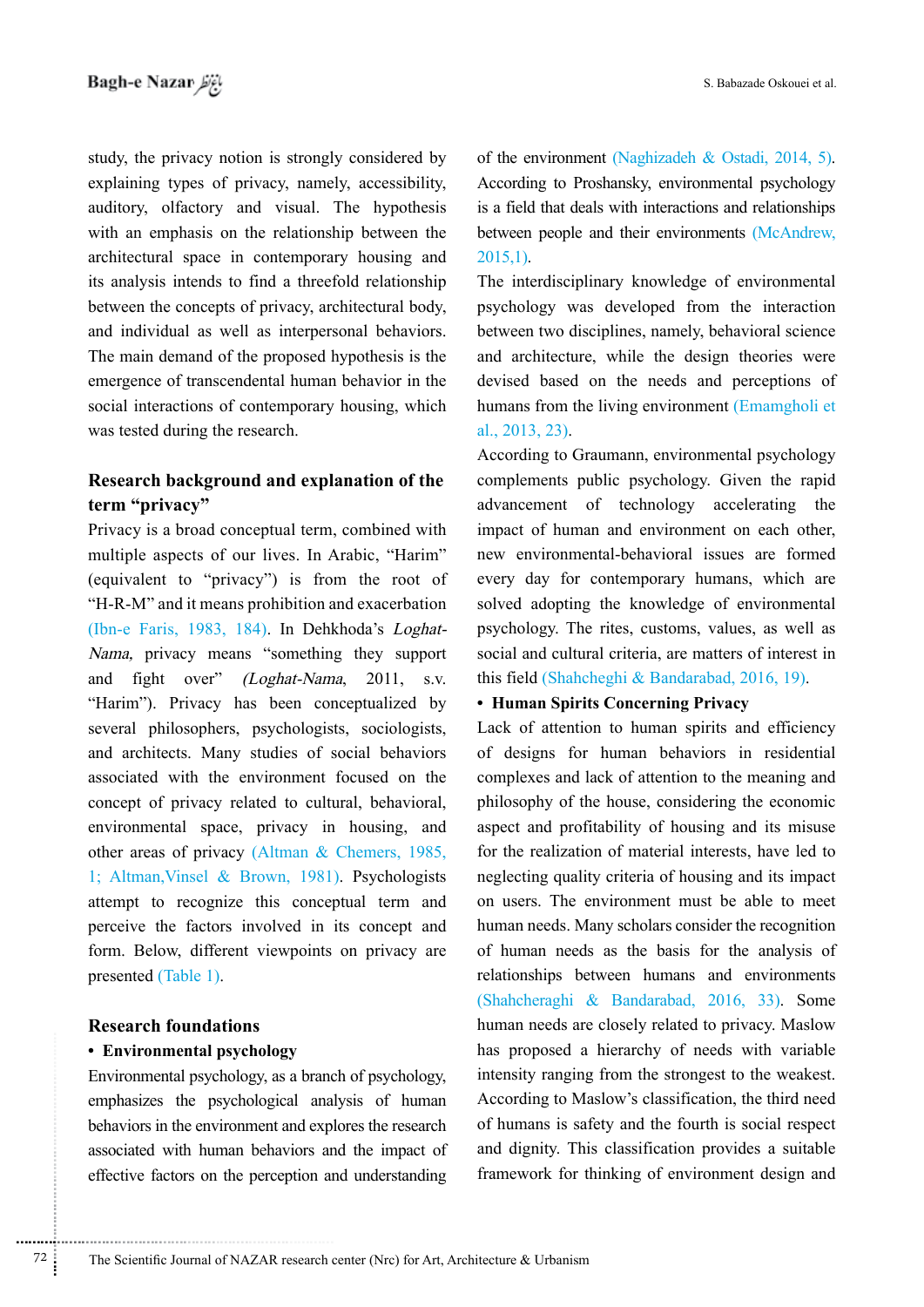the issues considered by designers  $(Lang, 2017,$  $96$ . Moreover, safety is one of the main and most important needs of humans, which has a specific position in space, environment, both intellectually and mentally, and also in different exoteric and esoteric fields, and in short, in all areas of life (Naghizadeh, 2006, 369).

For example, neighbors should be safeguarded from the eyes, traffic and pollution and transage by passage to upstairs (Naghizadeh, 2008, 311). In addition to the needs mentioned in Maslow's pyramid of needs, some scholars have said that attention to spiritual needs is very important (Shahcheraghi  $\&$ Bandarabad, 2016, 33). Among these, introversion can be noted. The term "introversion", from the moral and mystical points of view, contains meanings and concepts such as being reticent, the tendency to internal feelings, and avoiding to show those feelings as pretension (Memarian, 2007, 12). Communication with privacy can be seen as moving from outside to inside. To increase communication, all the senses should be used to briefly define introversion as a lack of attention from the interior space of the building to the exterior environment (Nari Ghomi, 2010, 70).

Introversion looks for the preservation of the environmental privacy, in which physical conditions with the support of thought, meditation, and worship have reached a decent order to achieve its origin and find the inner peace (Saifian  $& \text{Mahmoudi}$ , 2007,  $\frac{9}{9}$ . Also, according to Lang, territorial behavior is one of the behaviors that are effective for privacy configuration between ourselves and others. The territorial behavior is considered as one of the mechanisms for observing the boundary between ourselves and others which is realized through the privatization or marking a place or object, denoting that the marked place or object belongs to that person or group. This contributes to meet the physical and social needs for exhibiting defensive reactions if the territory borders are violated  $(Altman, 2016, 136)$ . Territorial encroachment refers

to the illegal crossing of the borderlines around an individual or group. There are various degrees of reaction to encroachment and efforts to preserve the territory, such as complete warning signs for physical separation and isolation (Shahcheraqhi  $\&$ Bandarabad, 2016, 70).

# **methodology Research**

It is a case study using a mixed research method that includes descriptive-analytical methods of the logistic reasoning analysis method.

Collecting information in theoretical discussions is in "documentary research" (both in library and electronic) by studying hard and soft documents. The resources used in this method include scientific articles, books and information networks, so the tool used is note-taking. Other instruments in this research are architectural drawings that provide physical information on spatial configuration.

The sample of the selected plans was related to Milad Tabriz Residential Tower, with the area of about 45000 square meters and 23 structural storevs and two interconnected towers, which was under construction in El-Goli road, behind Metro Station 1  $(Fig. 1 & 2)$ .

There are 6 different types of plans for the  $207$ residential units in this tower.

## **finally and findings**

According to the research carried out about the issue of privacy, the classification of domestic and foreign scholars is presented in Table 2.

In the residential units of Milad Tower, spatial between space provides a variety of communication, communication through spatial proximity and inincluding visual, audio and olfactory  $(Fig. 3)$ .

If there is no control for those communications. it will violate all types of privacy and, thereby, violation of the psychological privacy of users is expected.

By less visual, smelling and hearing communication and access to the spatial areas with the surrounding

.......... ....... ........ ........... ...... ....... ........ .......... ...........

...........................................................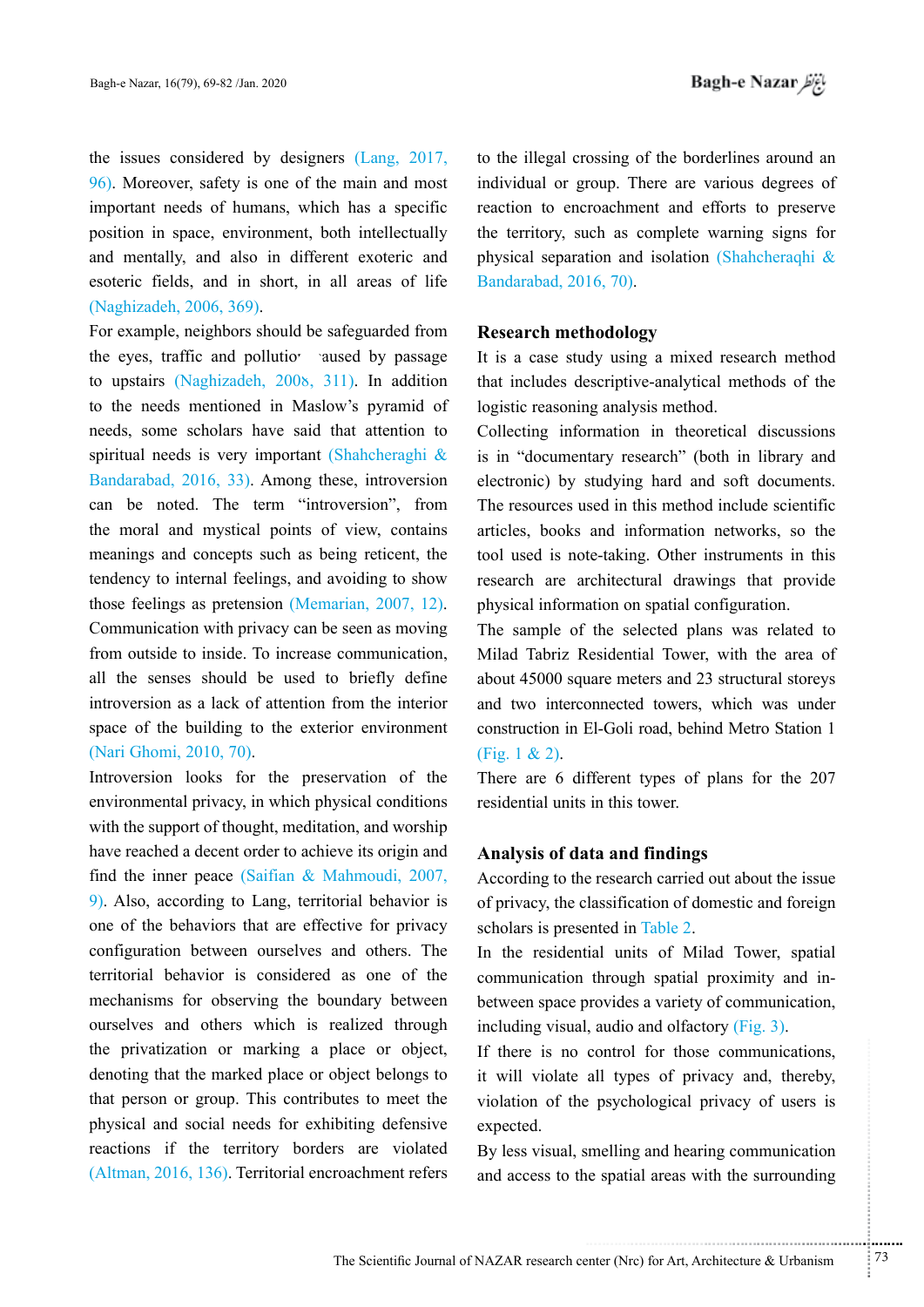



**c**) **E type plan c plan c plan c p f f F type plan** 

Fig. 1. Six different types of plans in Milad Tabriz Residential Tower apartments. Source: Armedal Tavarizh, 2018.



Fig. 2. Six different types of plans and their positions in the complex plan. Source: Armedal Tavarizh, 2018.



Fig. 3. Types of spatial communication in contemporary housing. Source: authors.

Table 2. Different dimensions of privacy from viewpoints of scholars. Source: authors

| Name of Scholar                                                      | <b>Dimensions of Privacy</b>                                                    |  |
|----------------------------------------------------------------------|---------------------------------------------------------------------------------|--|
| Schuster (1976)                                                      | Privacy in lifestyle<br>Privacy in events<br>Privacy in identity                |  |
| <b>Burgoon</b> (1982)<br>Parrot Burgoon, Burgoon &<br>LePoire (1989) | Physical<br>Psychological<br>Social<br>Intelligence                             |  |
| Naghizade (2006)                                                     | Auditory privacy<br>Olfactory privacy<br>Tactility privacy<br>Gustatory privacy |  |
| Saifian and Mahmoudi<br>(2007)                                       | Physical privacy<br>Semantic privacy                                            |  |
| Pease<br>(2013)                                                      | Intimate privacy<br>Personal privacy<br>Social privacy<br>Public privacy        |  |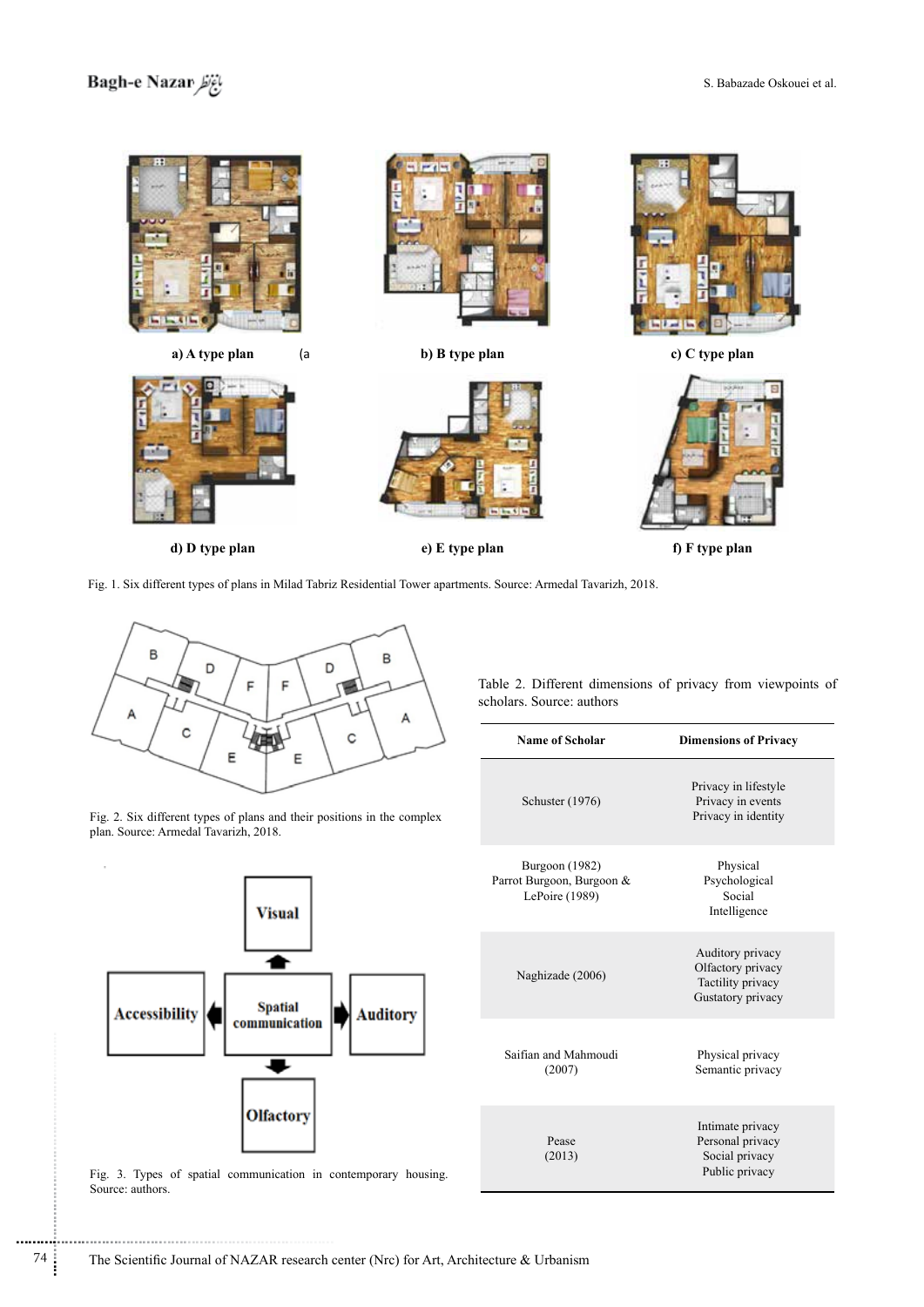

Table 3. Audio and visual communications in various types of plans in Milad Tabriz Residential Tower apartments. Source: authors.

The Scientific Journal of NAZAR research center (Nrc) for Art, Architecture & Urbanism  $^{75}$ 

...........................................................

.......... ....... ........ ........... ...... ....... ........ .......... ...........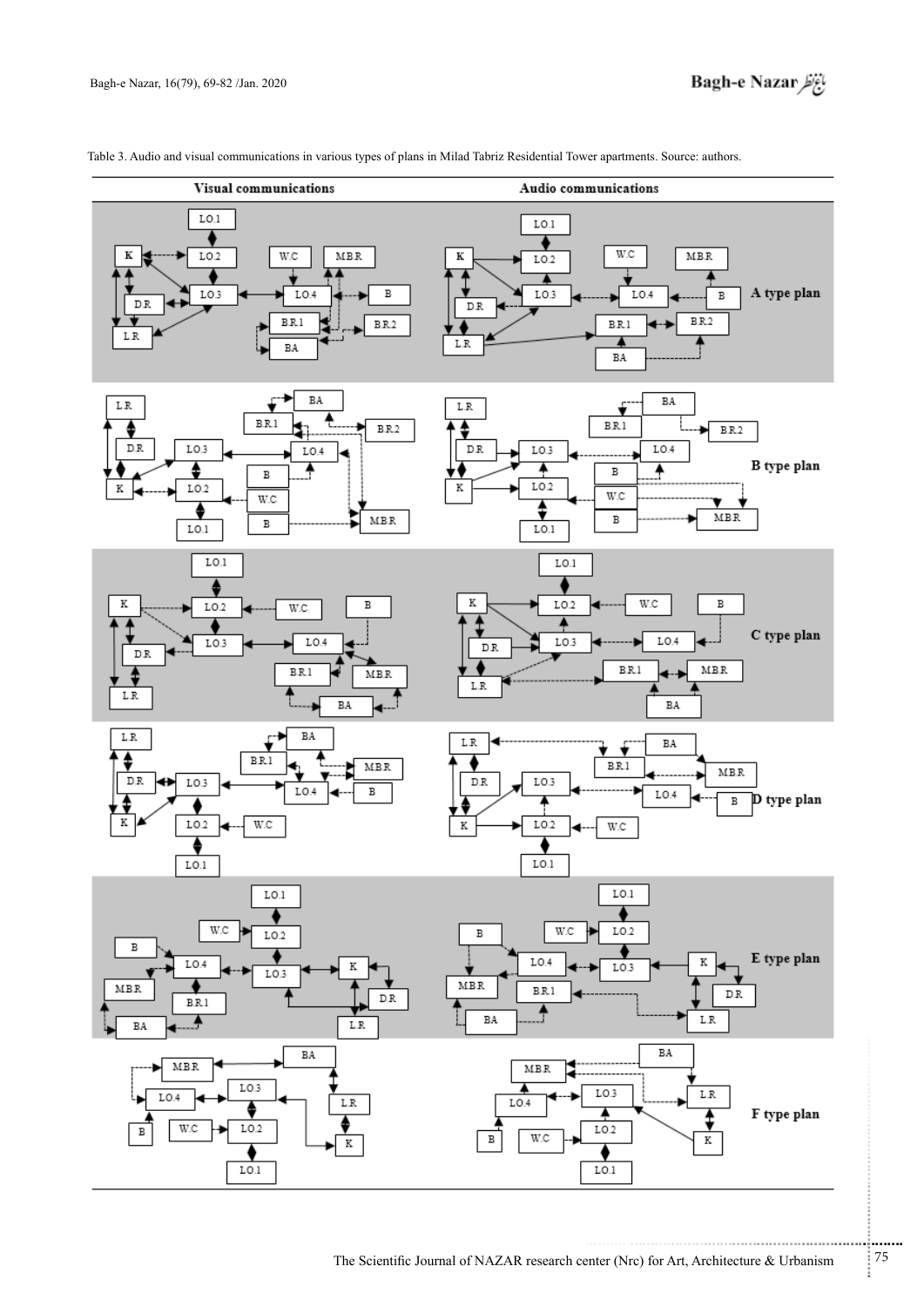

Table 4. Olfactory and access communications in various types of plans in Milad Tabriz Residential Tower apartments. Source: authors.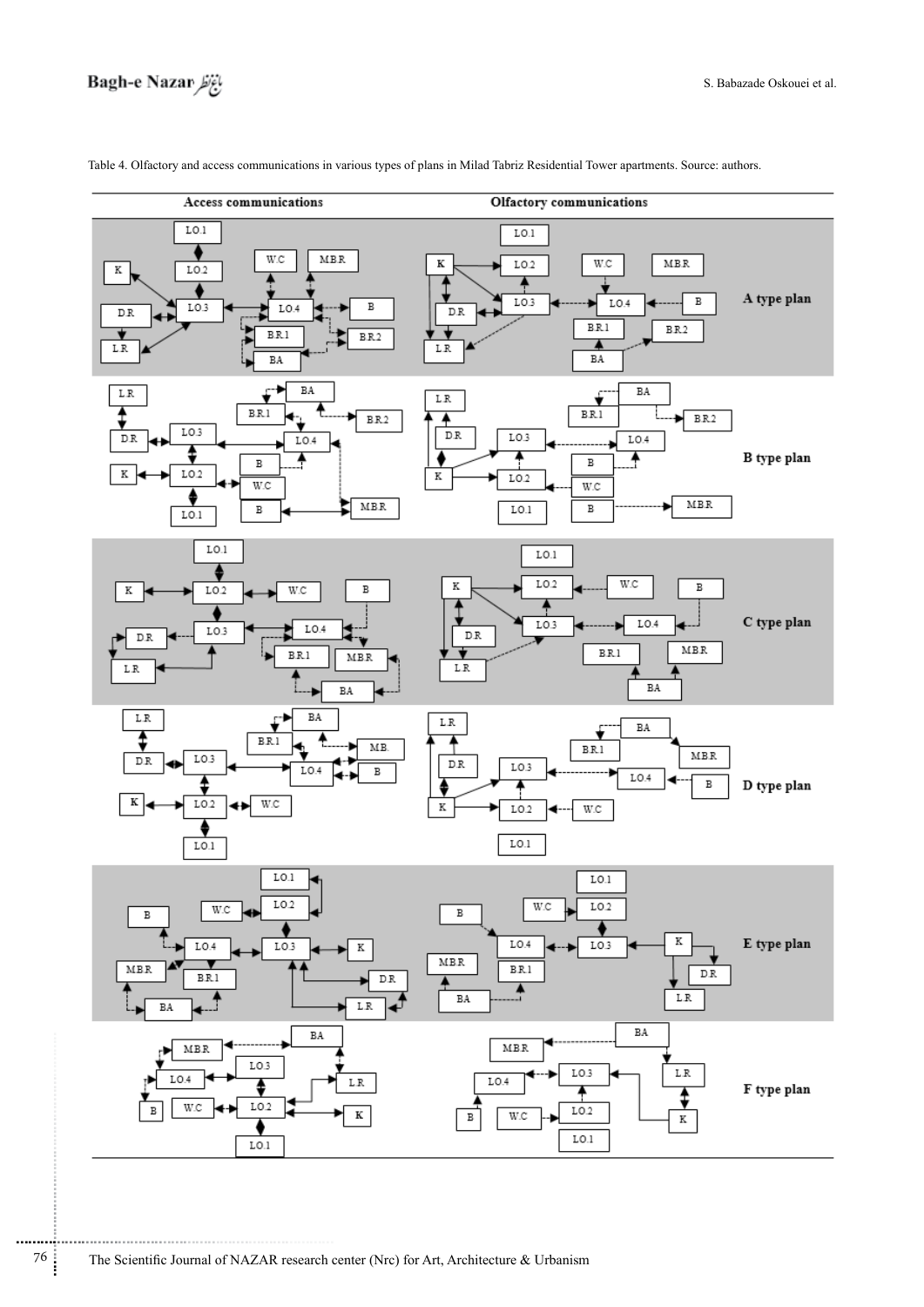spaces, the independence of spaces increases. All theorists agree that privacy can have the concept of being acceptable, the same as being close to others. The important thing is living and working in a regulated setting that allows a person to supervise access to others  $(Gifford, 1999, 68)$ .

Various types of spatial communication in a variety of plans are analyzed separately in Tables 3 and 4. The abbreviations used in these tables are as follows:

- Outdoor pre-entrance: LO1;

- Indoor pre-entrance: LO2;

- Private sector pre-entrance: LO3;

- Second pre-entrance in Private sector: LO4;

- Living and sitting room: L.R;

 $-Kitchen: K:$ 

- Master bedroom: M.B.R:

- Children's bedroom: B.R;

- Water closet: W.C:

- Bathroom: BA.

Items that violate access to units in Milad Residential

Tower due to inappropriate communications include: - Uninterrupted access communication from pre-<br>entrance to the living room;

- Uninterrupted access communication of units to the entrance space of each other;

- Uninterrupted access communication from the dining room to the kitchen;

- Uninterrupted access communication between the dining room and the bedrooms;

- Uninterrupted accesscommunication between the entrance and the bedrooms.

Spaces are also interconnected through smells. Some smells are pleasant to humans while they are not. Sense of smelling and olfaction affects humans' interactions in the environment (Shahcheraghi and Bandarabad,  $2016$ , 7). The following olfactory communications can be considered in the spatial structure of the Milad Tower units:

- Smell communications between dining room space and the open kitchen

- Smell communications between the units and the joint facility and ventilation channel.

The following visual communications can also be considered in the spatial organization of the units in the residential tower:

- Visual communications between the entrance and the interior space of the units;

- Visual communications of units with each other's entrance space:

- Visual communications between the dining room and the kitchen;

- Visual communication between the dining room and the bedrooms:

- Visual communications between the dining room and the bathroom;

- Visual communications of the bedrooms with one .another

Chemaaye and Alexander believe that there should be physical boundaries among members of the family while they should be free and independent and come together or be separate from each other depending on the circumstances.

They emphasized the importance of a particular home for the family, in which parents and children can be separated visually and auditory when  $n$ ecessary (Altman, 2016, 48).

Uncontrolled audio communication among spaces can result in the violation of audio privacy and thus violate the psychological privacy of users iwn residential units. The following audio communications can be considered in the spatial structure of this residential tower units:

- Audio communications between outside and the inside of the building

- Audio communications between units of floors and the jointed/shared wall

- Audio communications among each storey units through floor or ceiling

- Audio communications between the parents and children bedrooms' spaces

- Audio communications between bedroom and living room spaces

- Audio communications among the bedroom and kitchen spaces

.......... ....... ........ ........... ...... ....... ........ .......... ...........

...........................................................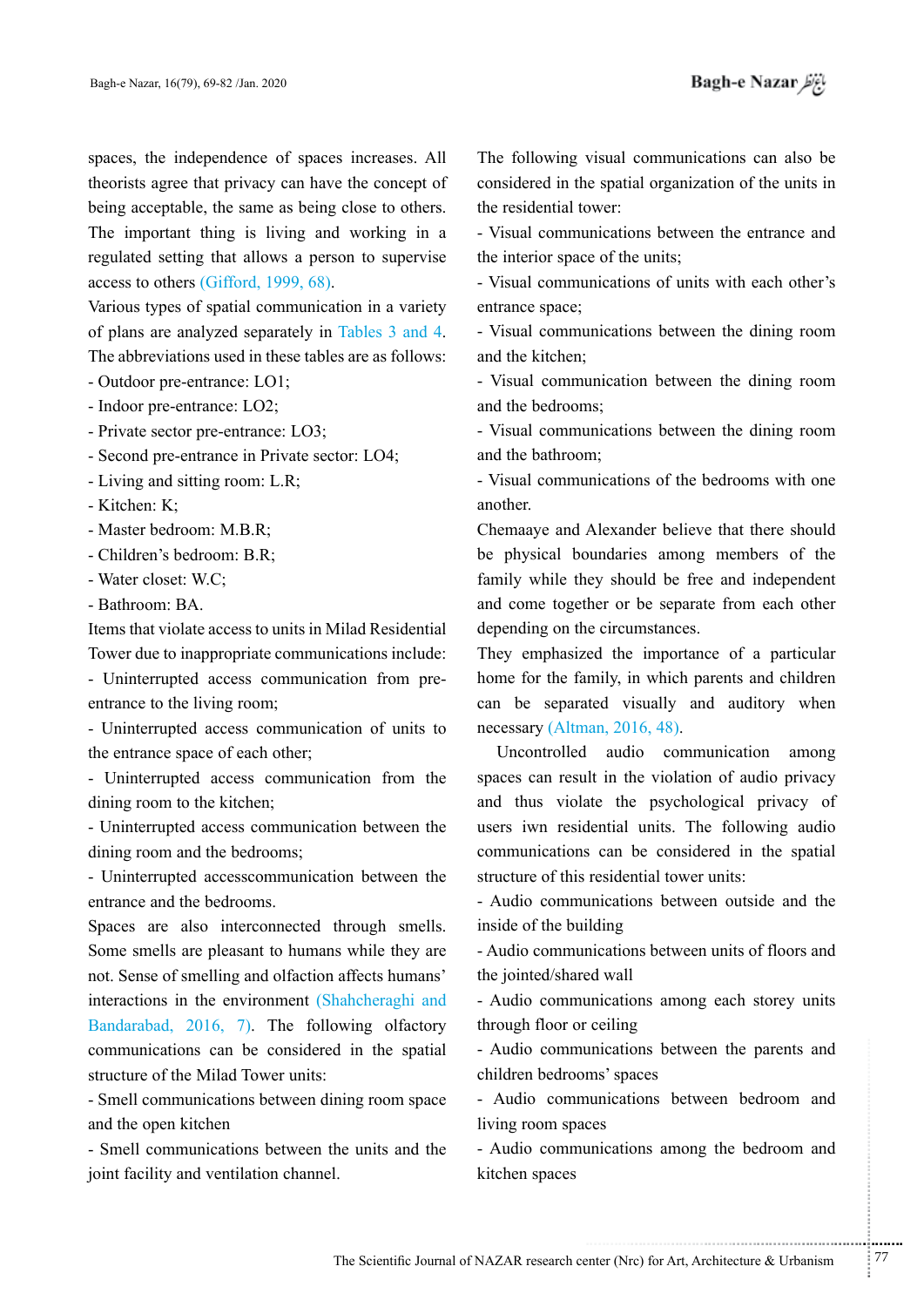- Audio communications of the bedroom with public-use spaces

- Audio communications between the dining room and public-use spaces of the building

Given the concepts proposed by sociologists, privacy privacy the privacy the privacy of and architects regarding the privacy and the human spirits in relation to privacy, the mechanism of achieving privacy in residential architecture from the perspective of environmental psychology is illustrated by Fig. 4.

Control allows an individual to communicate with others through a particular way for expressing personal desires, identities, and powers. Meanwhile, it allows a person to be comfortable and safe from violation and interference of others. The private sphere provides equilibrium for the perception of one's self and communication with others by making a balance between what should be private and what could be public (Madanipour,  $2008$ ,  $88$ ).

### **Conclusion**

..............................................................................

houses. Thus, it is required to design and develop<br>houses. Thus, it is required to design and develop<br>spaces in which people could achieve one of their<br>needs, i.e. sense of security and peace. This is the<br>duty of architect The relationship between humans and their surrounding environments has always been one of the designers' concerns. In contemporary housing, organizing and designing environments in correspondence with human needs in terms of privacy can promote life quality and increase humans' sense of satisfaction with the surrounding environment. Houses shall have privacy, which could protect the users from being unwanted seen and heard, penetration of noise and olfactory pollution, etc. At the same time, users should enjoy the companionship of their family members as well as neighbors. However, users do not have a desirable level of psychological tranquility in their houses. Thus, it is required to design and develop spaces in which people could achieve one of their needs, i.e. sense of security and peace. This is the duty of architects to be fully aware of the behavioral issues of their audience to stop the negative effect of their architectural activity on the spirit of space

users. Therefore, the design of housing architecture can be the same as the design of human life. Below, the strategies for achieving the concept of privacy are presented from the perspective of environmental psychology (Tables  $5$  and  $6$ ).

Comforting the family members and developing an appropriate relationship among them require accountability to the users' psychological needs, attention to hearing, vision and olfactory communication, space accessibility considering



Fig. 4. Mechanism of access to privacy in the residential architecture. Source: authors.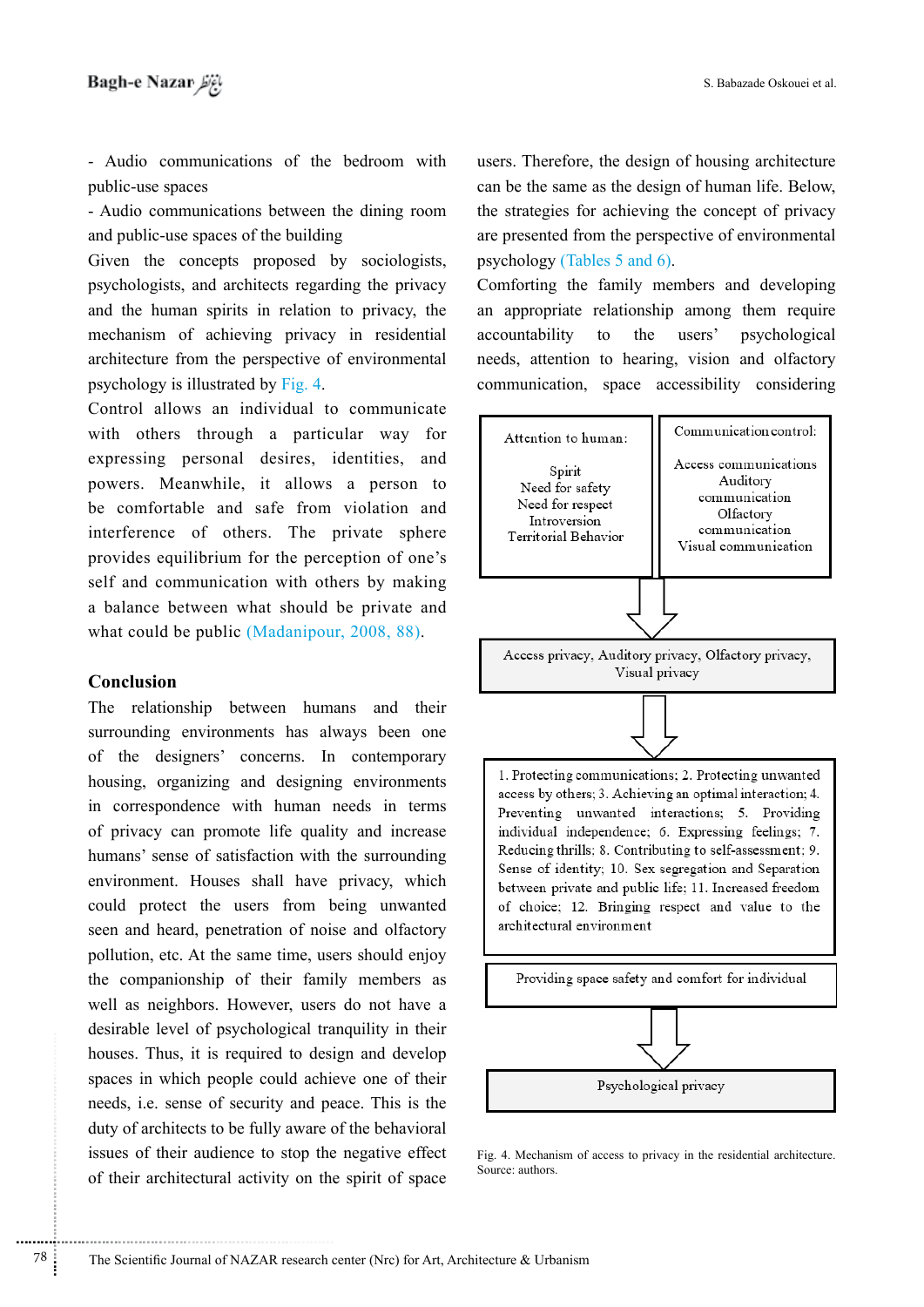the concept of territory, prioritization of space establishment in line with spatial independence, more prominent designing of territorial borders via spatial structuring, in-between space design and in-depth attention to spatial depth and spatial hierarchy. Controllability of spatial communications and application of solutions for achieving humane needs have a significant role in the maintenance of family as well as the personal boundary in the special system of contemporary housing. The more the control given to the users in terms of the development of private territories, the higher the probability for achieving a safe place and boundary for the residents would be; as a result, residents' satisfaction could be met to the more degree.

Concepts governing spatial communications in

contemporary housing is effective for the perception of types of privacy; eventually, it strengthens or weakens the psychological privacy of users. The outcome emphasizes the importance of paying attention to spatial communications as a major effective factor for the level of privacy in the spatial organization of contemporary housing. Considering the main study problem described in the form of psychological defects of the contemporary residential environment and taking into account the main research hypothesis which seeks to find a spatial definition for explaining, describing, and strengthening the meaning of privacy as the development of architectural relations of contemporary housing, it is possible to present the outcome of the research as follows:

Table 5. Human spirits in relation to privacy in order to achieve the concept of privacy from the perspective of environmental psychology. Source: authors

| Concept                  | <b>Characteristics</b>                                                                                                                                                                                           | <b>Objectives</b>                                                                                                                                                          | <b>Results</b>                                                                      |
|--------------------------|------------------------------------------------------------------------------------------------------------------------------------------------------------------------------------------------------------------|----------------------------------------------------------------------------------------------------------------------------------------------------------------------------|-------------------------------------------------------------------------------------|
| Need for safety          | Relationship of this need with the social and physical<br>abilities of environment (privacy, solitude, personal<br>space)                                                                                        | -Providing the second human need<br>(Maslow's hierarchy of needs)                                                                                                          | Psychological privacy                                                               |
| Need for respect         | - Having a high value to one's self and others.<br>- Such as need for privacy and respect                                                                                                                        | -Providing the fourth human need<br>(Maslow's hierarchy of needs)                                                                                                          | Psychological privacy                                                               |
| Introversion             | - Tendency to the internal feelings<br>- Paying no attention to the appearance and having<br>focus on inside<br>- Lack of attention of inner space to outer environment<br>- Giving true value to the inner core | -Reaching one's origin<br>-Finding inner peace<br>- Original inner comfort<br>-Protecting the inner truth                                                                  | Visual privacy<br>Environmental privacy<br>Climate privacy<br>Psychological privacy |
| Terriotorial<br>behavior | - A mechanism for privacy configuration<br>- A behavior to use limited space<br>- Right of defense against the disturbance<br>- Sense of individual ownership to the physical space                              | -Strengthening the sense of being distinct<br>- Strengthening the sense of individual<br>identity<br>- Providing the physiological needs<br>-Providing the aesthetic needs | Access privacy<br>Psychological privacy                                             |

...........................................................

.......... ....... ........ ........... ...... ....... ........ .......... ...........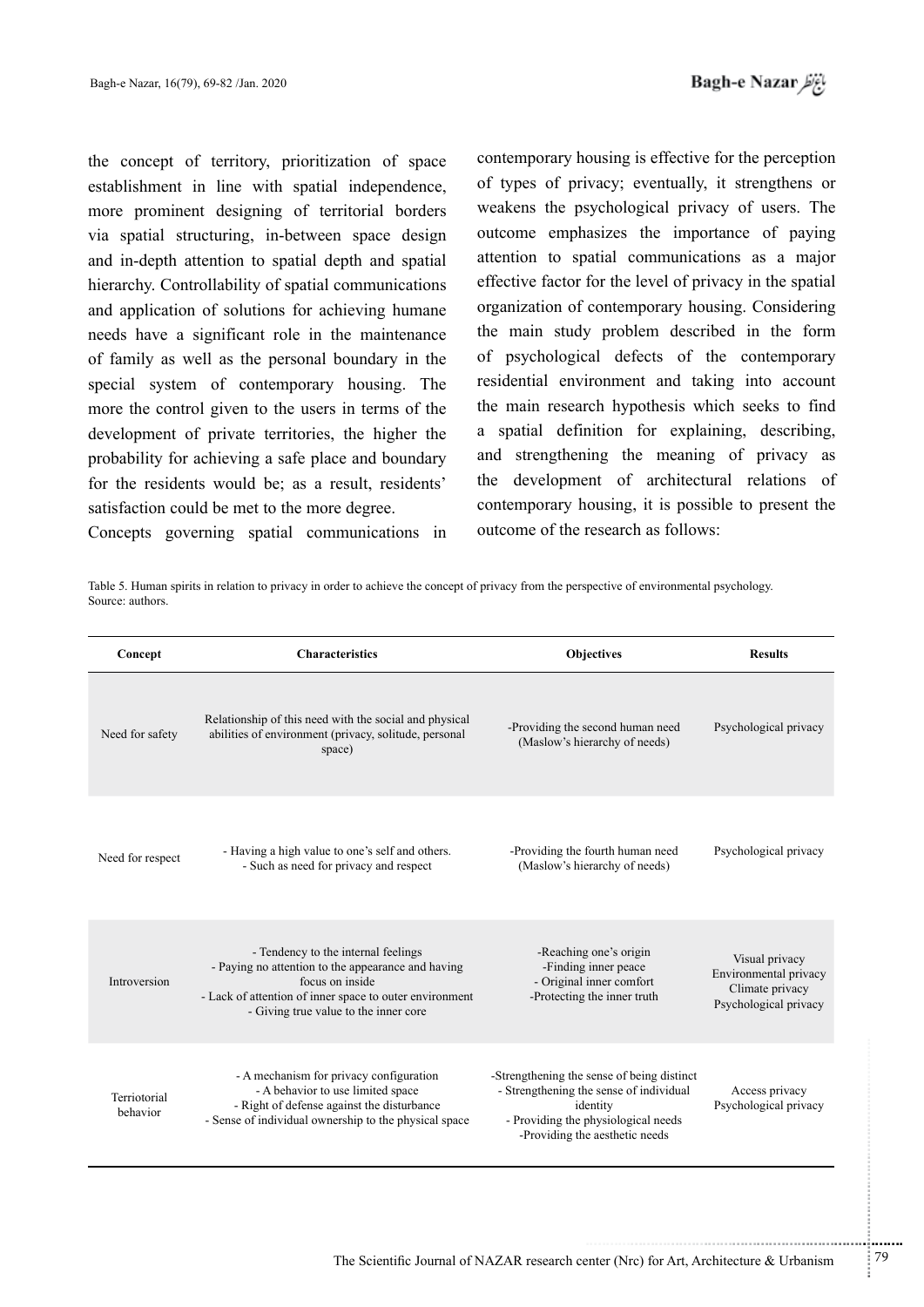

Table 6. Important concepts in spatial communications of contemporary housing for achieving the concept of privacy from the perspective of environmental psychology. Source: authors.

| Concept                 | <b>Characteristics</b>                                                                                                                                                                                                                                                           | <b>Objectives</b>                                                                                                                                                                                   | <b>Results</b>                                                                                     |
|-------------------------|----------------------------------------------------------------------------------------------------------------------------------------------------------------------------------------------------------------------------------------------------------------------------------|-----------------------------------------------------------------------------------------------------------------------------------------------------------------------------------------------------|----------------------------------------------------------------------------------------------------|
| <b>Spatial sphere</b>   | - Finding the correct location of space spheres<br>- The most basic step in determining the territories<br>- Following the certain hierarchy                                                                                                                                     | -Providing a personal space<br>- Achieving self-esteem<br>- Providing psychological needs<br>- Efficiency of building activities                                                                    | Access privacy<br>Visual privacy<br>Auditory privacy<br>Psychological privacy                      |
| <b>Spatial boundary</b> | - An instrument for separating two spaces<br>- Visual barrier<br>- Auditory barrier<br>- Safety factor and spatial order<br>- Promoting permeability and establishing a social<br>relationship                                                                                   | - Communication and<br>differentiation<br>- Avoiding disturbance, noise, and<br>confusion in the spheres                                                                                            | Visual privacy<br>Access privacy<br>Olfactory privacy<br>Auditory privacy<br>Psychological privacy |
| in-between space        | - Providing transfer from one domain to another<br>- Contributing to grading and inner consistency of<br>spheres<br>- Paying attention to the size of other major domains<br>- Contributing to the process of forming surrounding<br>spaces<br>- Spatial separator and organizer | -Connecting the surrounding spaces<br>- Communication with surrounding<br>spaces<br>- Avoiding a sudden entrance into<br>the space<br>- Achieving optimal psychological<br>and physical preparation | Access privacy<br>Visual privacy<br>Psychological privacy                                          |
| <b>Hierarchy</b>        | - Providing a classification in accesses<br>- Determining the limits of spaces and communication<br>elements<br>- Contributing to gradual passage from a territory to<br>another<br>- Establishing hidden spatial continuity                                                     | -Mental preparation to enter the<br>original space<br>- Forming sustainable values of<br>safety and comfort                                                                                         | Access privacy<br>Visual privacy<br>Psychological privacy                                          |
| Spatial depth           | - Number of spaces passed from the source to the<br>specific space<br>- Having a semantic-social depth                                                                                                                                                                           | - Separation of privacy types<br>- Social hierarchy                                                                                                                                                 | Access privacy<br>Psychological privacy                                                            |

Paying attention to the human needs, safety, introversion, etc. and cognitive cultural definitions accepted in the field of privacy and territory, in addition to the economic constraints of the present space and native-cultural architectural design strategies play a key role in developing the quality of human behaviors in the social environments of biological communities.

biological communities.<br>
This design strategy will be taken into account to<br>
meet human needs, such as safety, introversion,<br>
and territorial behaviors through taking advantage<br>
of the indicators of the science of environm This design strategy will be taken into account to meet human needs, such as safety, introversion, and territorial behaviors through taking advantage of the indicators of the science of environmental psychology considering spatial sphere, spatial

..............................................................................

boundary, in-between-space, hierarchy, and spatial depth.

The Architecture of spatial privacy in contemporary housing in accordance with the family-centered principles and sublime human status influenced by social and interactive systems of individual and society, should be regarded as one of the practical achievements of the present research.

# **Reference** list

• Al-Khateeb, M. (2015). An investigation into the concept of privacy in contemporary Saudi houses from a female perspective: A design tool (Doctoral dissertation). Bournemouth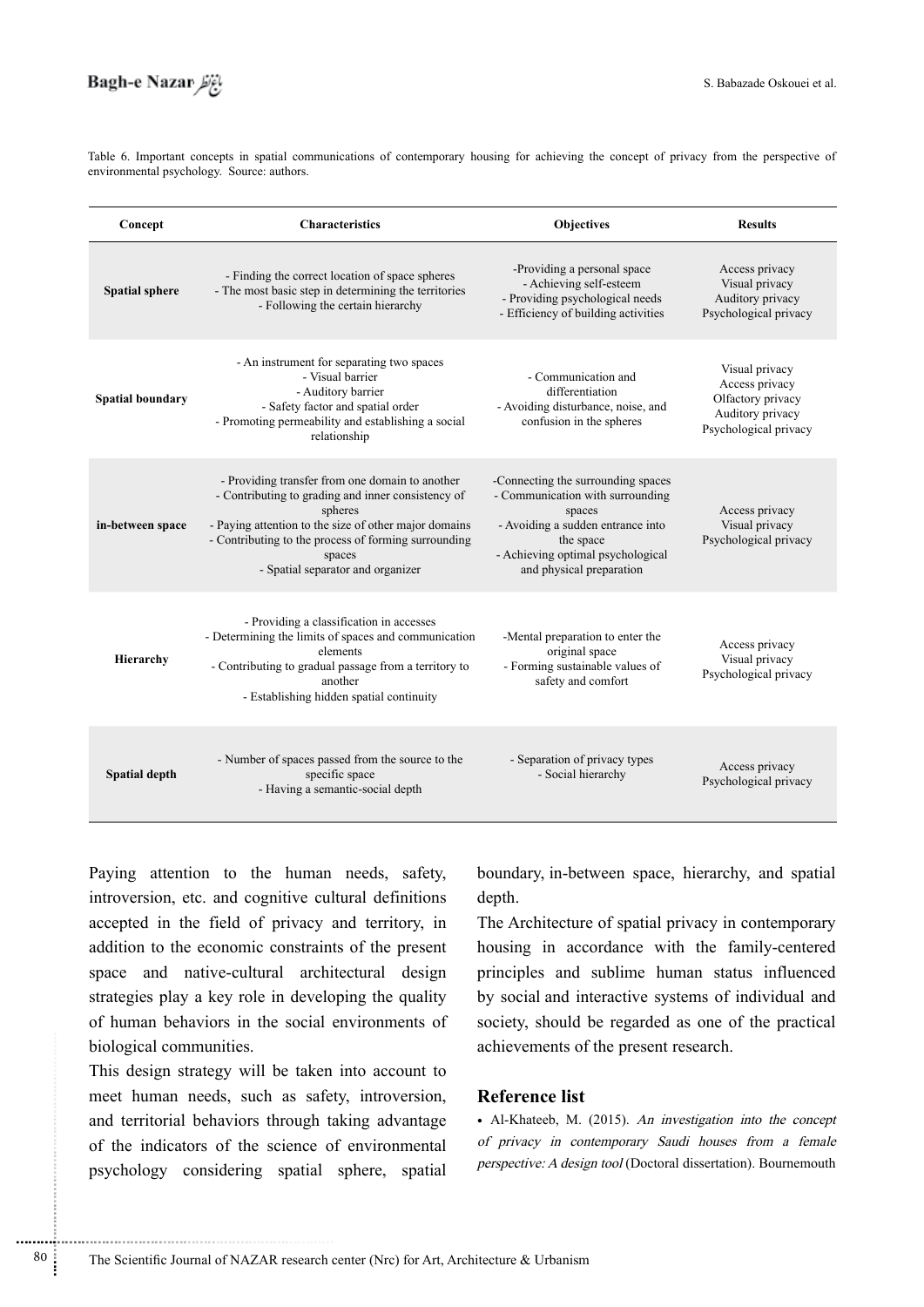University. Retrived from http://eprints.bournemouth. ac.uk/25016/1/AlKhateeb%2C%20Maryam\_Ph.D.\_2015.pdf

• Altman, I., Vinsel, A. & Brown, B. B. (1981). Dialectic conceptions in social psychology: An application and privacy regulation. Advances in Experimental Social Psychology, (14), 107-157.

• Altman, I. & Chemers, M. M. (1985). Culture and Environment. Cambridge: Cambridge University Press.

· Armedal Tavarizh-Karayol. (2018). Milad Residence. Tabriz: Armedal Tavarizh Office.

• Altman, I. (2016). The Environment and Social Behavior: Privacy, Personal Space, Territory, Crowding (A. Namazian, Trans.). Tehran: Shahid Beheshti University.

• Asefi & M., Imani, E. (2016). Redefining design patterns of Islamic desirable contemporary housing through qualitative evaluation of traditional homes. Journal of Researches in Islamic Architecture, 4(2), 56-74.

• Burgoon, J. (1982). Privacy and communication. Communication Yearbook, (6) 206-249.

• Eghbali, S. R. & Hessari, P. (2013). Modular approach and prefabrication in flexible housing. *JHRE*, 32(143), 53-68.

• Emamgholi, A., Ayvazian, S., Zademohammadi, A. & Eslami, S. Gh. (2013). Environmental psychology: The common field between architecture and behavioral sciences. Journal of Behavioral Sciences, 4 (14), 23-44.

• Gifford, R. (1999). Privacy (A. Sardari Zonouz, Trans.). Architecture and Culture,  $(2 \& 3)$ , 62-70.

Grütter, J. K. (2014). Ästhetik der Architektur Grundlagen der Architektur-Wahrnehmung (J. Pakzad & A. Homayoun, Trans.). Tehran: Shahid Beheshti University.

• Hamzenezhad, M. & Sadrian, Z. (2014). Housing design principles of Islam and other contemporary usable patterns. Journal of Researches in Islamic Architecture, 2(3), 58-76.

• Ibn-e Faris, A. (1983). Mo'iam Maghayees Al-Loghah. By A. M. Ibn Haroun, Qom: Islamic Advertisement Office.

• Jiboye, A. (2010). Evaluating the pattern of residential quality in Ngeria: The case of Osogbo Township. Architecture and Civil Engineering,  $8(3)$ ,  $307-316$ .

• Jowzi, S. A. & Jafarinasab, T. (2014). Investigation about the environmental effects of Mehr Housing Project in Mahmoodabad, Mazandaran. Journal of Environmental Studies, 40(3), 603-619.

• Lang, J. (2017). Creating Architectural Theory: The Role of the Behavioral Sciences in Environmental Design (A. Eynifar, Trans.). Tehran: University of Tehran.

• Loghat-Nama (2011). Dehkhoda, A. A., s.v. "Harim", Tehran: Roshd.

• Madanipour, A. (2008). Public and Private Spaces of the City (F. Nourian, Trans.). Tehran: Sherkat-e Pardazesh va Barnamerizi-ye Shahri.

• McAndrew, F. T. (2015). *Environmental Psychology* (Gh. Mahmoudi, Trans). Tehran: Vanya.

• Memarian, Gh. H. (2007). Ashnaei ba Me'mari-ye Maskouni-e Iran: Gouneshenasi-ye Daroungara [Becoming familiar with Iranian Residential Architecture: Introverted Typology]. Tehran: Soroush-e Danesh.

• Memarian, Gh., Hashemi Toghroljerdi, S. M. & Kamalipour, H. (2010). The impact of religious culture on organization of houses. Journal of Iranian Cultural Research, 3(2), 1-26.

• Naghizadeh, M. (2006). Islamic Urban Design and Architecture: theoretical Bases. Esfahan: Rahiyan.

· Naghizadeh, M. (2008). Islamic City and Architecture: Manifestations and Objections. Esfahan: Mani.

• Naghizade, M. & Ostadi, M. (2014). A comparative analysis of the notion of perception and its process in environmental psychology and philosophy with an emphasis on its application to urban design. Journal of Researches in Islamic Architecture,  $2(2)$ ,  $3-14$ .

• Nari Ghomi, M. (2010). Introversion: A conceptual study about the introversion in Islamic city. HONAR-HA-YE-ZIBA,  $2(43)$ , 69-81.

• Noghrekar, A. (2008). Dar'amadi bar Hovivat-e Eslami dar Me'mari va Shahrsazi [Introduction to Islamic Identity in Architecture and Urban Planning]. Tehran: Payam-e Sima.

• Parrott, R., Burgoon, J., Burgoon, M. & LePoire, B. (1989). Privacy between physicians and patients: More than a matter of confidentiality. Social Science and Medicine, 29(12), 1385.–1381

• Pease, A. (1993). Body Language: How to Read Others' Thoughts by Their Gestures. London: Sheldon.

• Pourdehimi, Sh.  $(2011)$ . Culture and housing *JHRE*  $30(134)$ ,  $3-18$ .

• Saffarinia, M. (2011). Influence of residential environments on mental health, happiness and personal well-being of young girls. Social Psychology Research,  $1(1)$ , 60-73.

.......... ....... ........ ........... ...... ....... ........ .......... ...........

The Scientific Journal of NAZAR research center (Nrc) for Art, Architecture & Urbanism  $81$